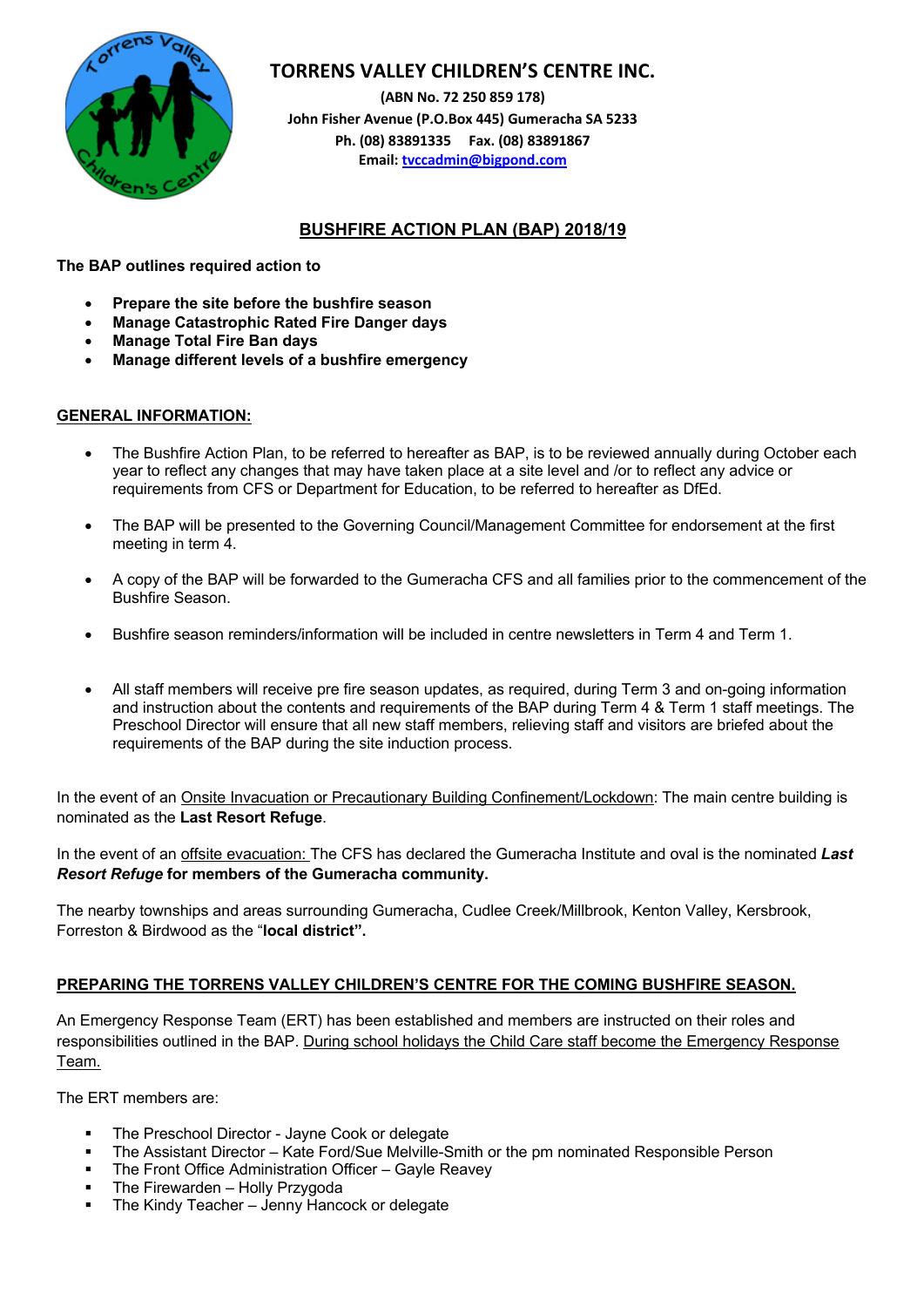### **ERT responsibilities:**

- Provide all staff and regular visitors with pre fire season updates as required and instruction about any changes to the contents and requirements of the site BAP during Term 4 and Term 1.
- Monitor CFS website, email alerts and have local radio station playing on days of high bushfire danger and pass on relevant messages to the Preschool Director/Assistant Director
- Children's/staff essential medications are assembled for easy transportation.
- Supplies of clean, long life drinking water will be purchased for both Kindy and Child Care rooms.
- Each room has a supply of stored towels/blankets.
- All staff AND children have appropriate (enclosed) shoes on or in bags during bushfire season to put on in case of **fire reported in local district**

The Fire Warden will ensure:

- Emergency practice drills are carried out by all children and all staff across the centre during the first 2 weeks of Term 4 and Term 1 each year (a whole site emergency drill). The Fire Warden will ensure that emergency drills are carried out by each program (Child Care & Kindy) at least once per term/by each staff member/by attendance group also.
- Both Child Care and Kindy have the required emergency kit assembled and stored in the rooms by the start of the bushfire season.
- Ensure audible warning devices are ready for use and operating correctly

The Director will ensure

- Overhanging tree branches have been trimmed to a distance of metres from building rooflines:
- a site inspection is carried out early in term 4 each year & requests for vegetation maintenance will be carried out.
- The gutters and roof valleys of the building under or near to overhanging trees are regularly cleaned and free of vegetation;
- Timber and paintwork on all buildings is well maintained

#### **MANAGEMENT OF CATASTROPHIC FIRE DANGER RATING DAYS:**

The Torrens Valley Children's Centre has been assessed by DfEd has R3 i.e. Moderate Risk Site. Whilst this does not automatically mean that the entire centre is closed the following steps have been undertaken to CLOSE THE CENTRE and ensure the safety of all children, staff and visitors:

- The Management Committee are responsible for the management of the Child Care Service and have therefore approved the CLOSURE OF THE CHILD CARE PROGRAM ON DAYS DEEMED AS CATASTROPHIC RISK BY THE CFS.
- The DfED Education Director for our site is responsible for the closure of the Kindy service. On receiving conformation of an impending CATASTROPHIC FIRE RISK DAY, the Director will contact the Education Director to request permission to close.

#### **All families will be notified of the CENTRE closure via our SMS system asap after the declaration. It is therefore important that nominated contact details are kept up to date.**

#### **MANAGEMENT OF TOTAL FIRE BAN DAYS**

- The Preschool Director/Assistant Director will inform staff, families and children that a day of Total Fire Ban has been declared. "Total Fire Ban" signs will be displayed on the large notice board and/or on the front door.
- The nominated staff members will monitor CFS website and email alert for CFS information and warning messages.
- Children's excursions away from the site may be cancelled for the day and rescheduled by Director/Assistant Director – a risk assessment will be conducted
- Off-site meetings for staff may be cancelled a risk assessment will be conducted by the Director/Assistant **Director**
- The keys for external locked gates will be attached to the emergency evacuation kits.
- All café blinds attached to the veranda are to be rolled up.
- Outside staff members will monitor weather conditions and report any concerns to the Director or Assistant **Director**
- All Emergency Response Team members (and other staff if desired) to carry mobile phones (centre & and/or private) on person at all times. Staff to ensure their phones are in working order and batteries fully charged.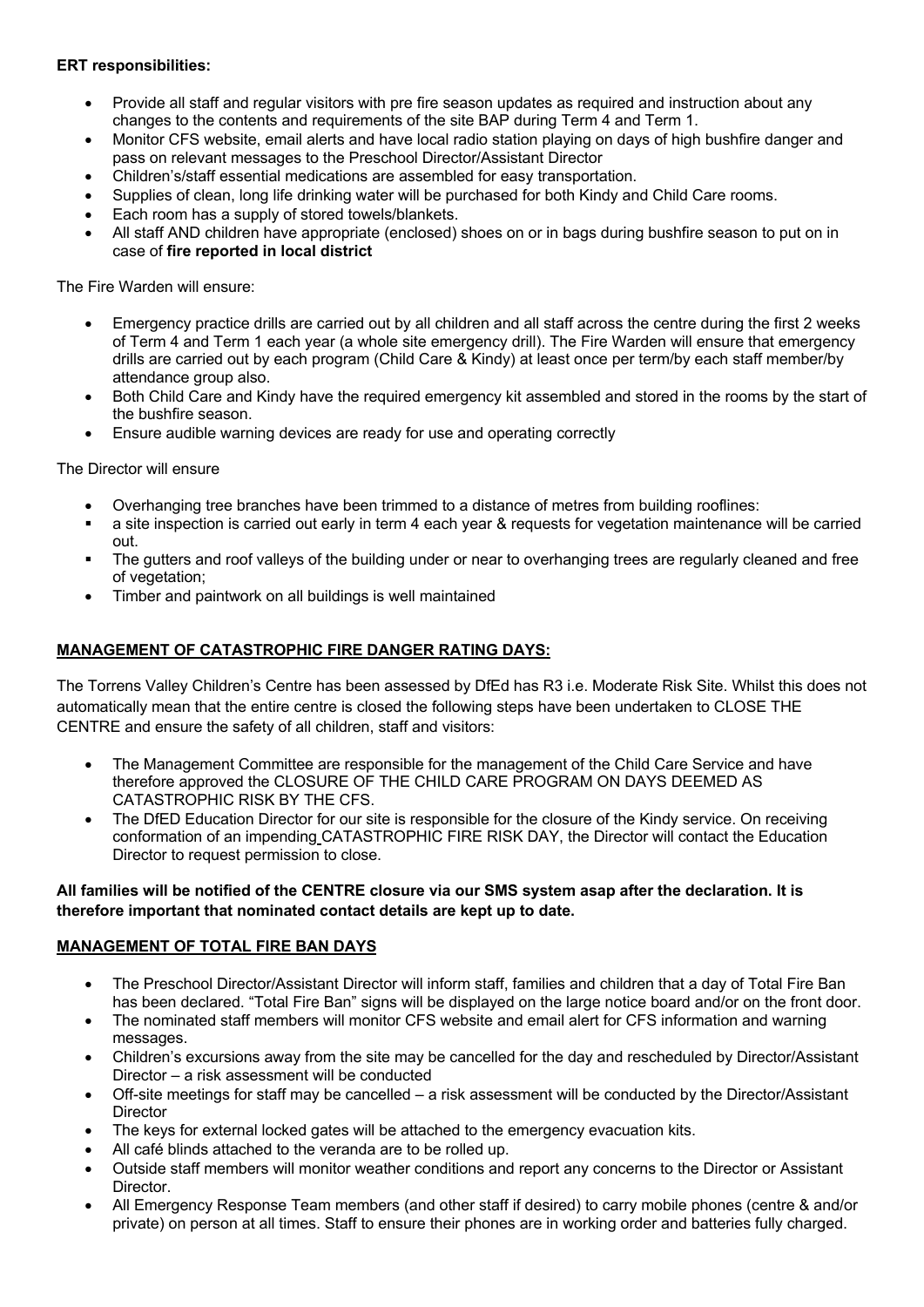### **MANAGEMENT OF EACH LEVEL OF A BUSHFIRE EMERGENCY**

# **FIRE REPORTED IN LOCAL DISTRICT**

When a bushfire has been reported in the nominated local district the ERT will be activated and advise staff and families accordingly. The ERT responsibilities are to ensure:

- $\blacktriangleright$  A visual check of the surrounding area is maintained.
- They are all carrying charged mobile phones.
- The nominated staff member/s carefully monitors CFS website/email alerts for information and warning messages and provide site leaders with updates concerning the latest location of the bushfire front and any impact it may have on the site.
- Emergency contacts, daily attendance sheets, first aid log folders and children/staff medications will be packed into emergency kit
- Additional portable water containers will be filled to ensure adequate water supplies are available.
- $\ddot{\bullet}$  Identify/document all children who live in the area that is reported to be affected by the fire Keep sign in sheets up to date re; any children who are collected from the centre during the day.
- **Preparation of the main centre building as the Last Resort Refuge e.g.; close any blinds and windows, wet** towels, ready fire extinguishers, prepare drinks etc.
- All room Responsible Persons encourage children to organise personal belongings in lockers. All children and staff will put shoes on. All staff and children are expected to have appropriate, enclosed shoes on site.
- Kindy room children are encouraged to top up personal water bottles during the day.

The Director/Assistant Director/Responsible Person will:

- Advise the Education Director (Tim Wilson) DfEd Para Hills Office 8314 4056 that a bushfire has been reported in the nominated local district.
- -⊾ Liaise with the local CFS Brigade/emergency services personnel to obtain the latest information and advice about likely effects of the bushfire on the site.

WHS rep/delegated person will turn on hoses & Kindy watering system hourly to dampen surrounds.

The Front Office Admin/finance officer - Monday to Wednesday 9.00am – 3.00pm (Director/Assistant Director/CC pm Responsible Person at other times) will:

- Back up site computer records
- Alert visitors and volunteers of the situation and advise them of action to take.
- Notify all families of the situation via SMS message system. Families will be asked to arrange for collection of children asap where safe to do so.

# **FIRE IN IMMEDIATE VICINITY OR IMPACTING ON SITE**

- All outside play will be cancelled and children/staff to remain inside.
- A decision will be made by ERT, in conjunction with Emergency Services as to implementing **On**-**site Invacuation/Precautionary Building Confinement/Lockdown to Last Resort Refuge (Main Building)** OR an **Offsite evacuation to Last Resort Refuge (Gumeracha Institute & Oval)**
- This decision will be communicated via SMS system to all families.

# PROCEDURES FOR INVACUATION OR PRECAUTIONARY BUILDING CONFINEMENT/LOCKDOWN

### **Please note: Once Invacatio/Lockdown is in place no persons can enter or exit the centre building until it is deemed safe to do so by the ERT, in conjunction with Emergency Services and DfED.**

**Ensure ALL** staff, visitors etc. are aware and prepared for the invacuation inside the Last Resort Refuge if/when one or more of the following triggers are reached:

- CFS information & warning messages (website and email alert)
- The local emergency Services advise that a bushfire is likely to impact on the site
- There is a confirmed sighting of nearby smoke or flame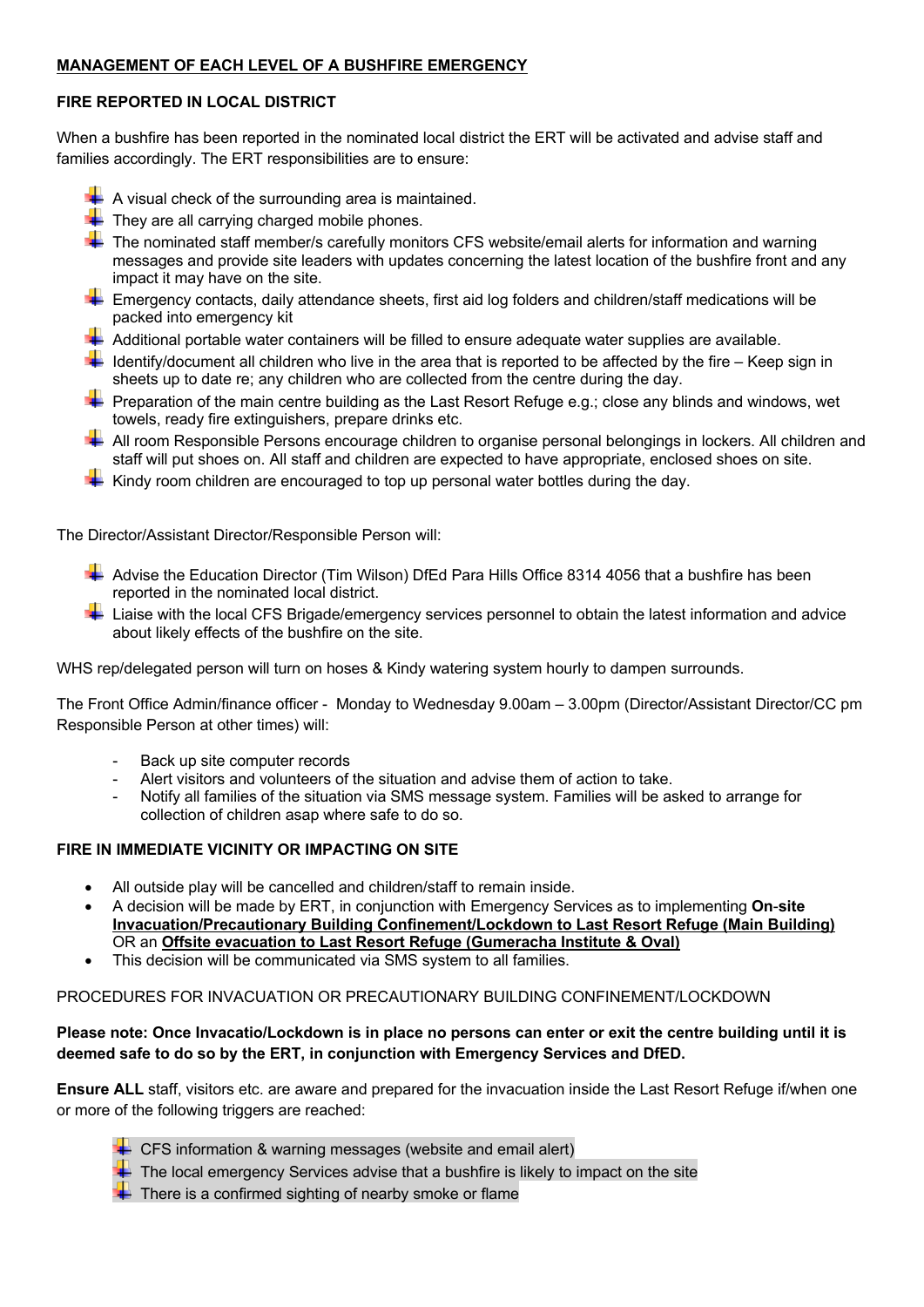- When a trigger is reached alarms will sound continuously by Fire Warden and/or Kindy and /Child Care responsible person until all staff are aware and emergency management plan procedures have been instigated.
- WHS rep/delegated person will turn on kindy watering system & hose down walls/gardens if these tasks can be undertaken without placing themselves in undue danger.
- Director/Assistant Director will turn off air conditioners as bushfire front approaches.
- Room Responsible Persons will check that taps are working and fill available containers with water.
- The Director/Assistant Director/Responsible Person will ensure all persons are inside and accounted for.
- Child Care & Kindy room staff will do a roll call of children in their care.
- Front Office administration officer (when on duty) will monitor visitors and volunteers.

#### The ERT WILL:

- Ensure ALL persons in the Last Resort Refuge are prepared for the arrival and passage of the fire front
- Liaise with the CFS units and other Emergency services if on site
- Notify and liaise with the Education Director and/or DfEd Security, Bushfire and Emergency Management team as to:
	- The 'trigger" that has been reached and likely impact on the site,
	- The number of site children, staff and registered visitors on site in the Last Resort Refuge.
	- Emergency Services assistance immediately available to assist.
- Ensure all persons are located away from windows and unnecessary movement is limited.
- Provide regular updates at an appropriate level to children and adults.
- Assist all children and adults to remain calm.
- Outline possible plans of actions after the front has passed.
- Check for and attempt to extinguish spot fires inside or impacting on the Last Resort Refuge as necessary:

The ERT WILL NOT:

- Undertake major firefighting activities.
- Put themselves in any dangerous situations.

#### RECOVERY AFTER THE FRONT HAS PASSED

The Director/Assistant Director/Responsible Person will ensure no one leaves the Last Resort Refuge until the situation outside has been assessed as safe by members of the ERT or members of the Emergency Services. This means that children cannot be collected during Invacuation/Lockdown.

The ERT will:

- Check the building for damage and burning embers and extinguish small fires in or near building.
- Determine if there is a need to evacuate the Bushfire Ready Building and move to an alternative safe location if required.
- Make an assessment of the need for, and if necessary, begin preparations to care for children for an extended period of time – in conjunction with emergency services if possible.
- Ensure nominated staff members remain on duty until all children are collected from the site by parents/carers/collection authorised collectors. Drinking water, snacks, blankets etc. will be made available to children whilst awaiting collection
- inform and liaise with Education Director and/or Security, Bushfire and Emergency Management team
- ensure Sign in/out sheets will be completed for all children who are collected from both child care and kindy. NQS child/adult ratios MUST be met at all times. There must be at least 2 staff members on site until the last child goes home.

The Director/Assistant Director/Responsible Person will

- Liaise with Emergency Services on site as soon as possible.
- Arrange to have the appropriate authorities assess the safety of the site buildings once the area has been declared safe
- Assist staff in checking for and treatment of any injuries.

#### FOLLOW UP FROM ON-SITE INVACUATION/LOCKDOWN

• Conduct a debrief with all staff and children (where appropriate).